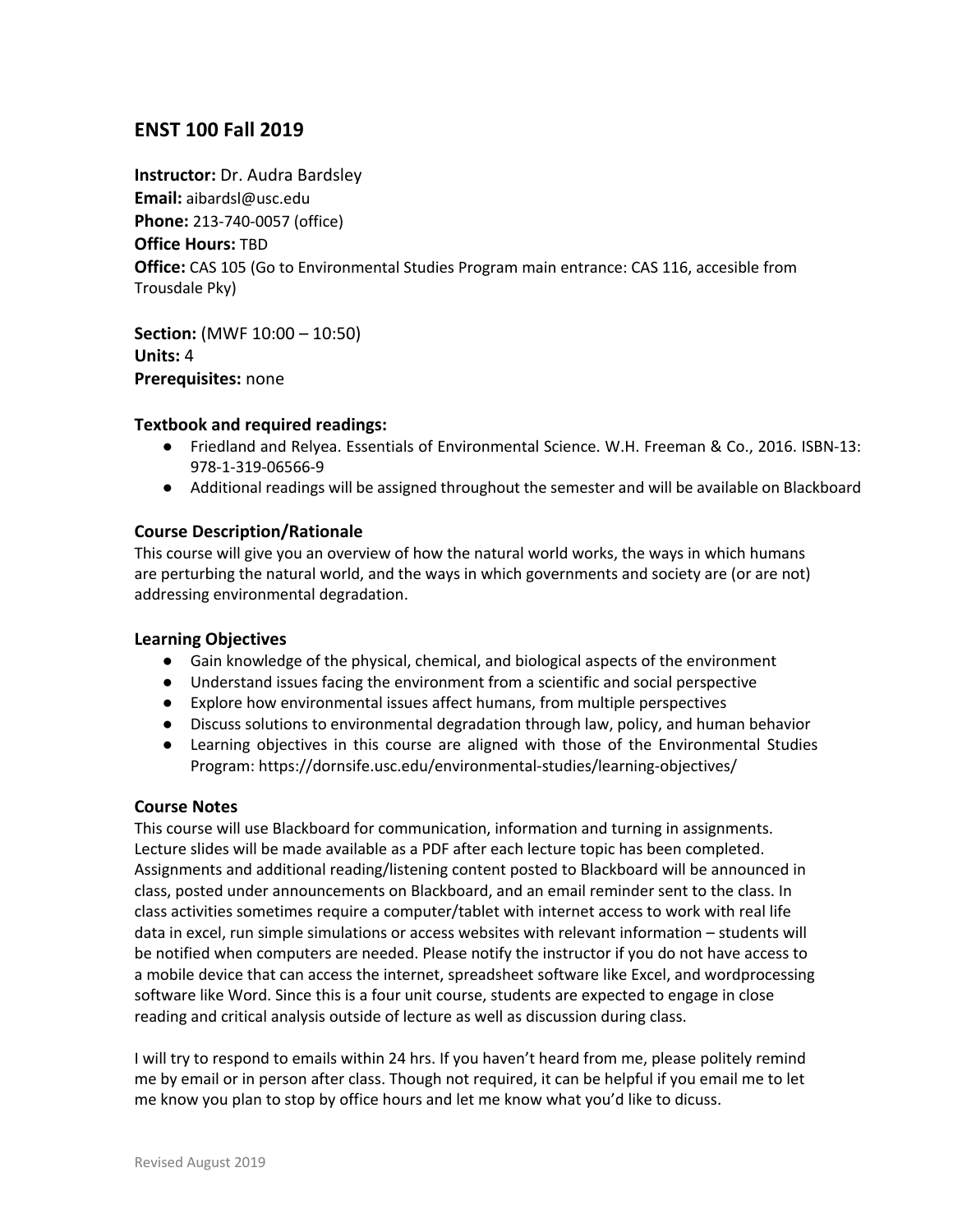### **Class Conduct Policies**

- Come to class prepared
- Be respectful of me and other students in class
- Please leave cell phones outside the classroom or turned off
- If you have to miss class make sure you arrange to get notes and announcements

## **Grading Breakdown**

| <b>Assignments</b>                           | <b>Points</b> | % of Grade |
|----------------------------------------------|---------------|------------|
| Midterm 1                                    | 100           | 22.5%      |
| Midterm 2                                    | 100           | 22.5%      |
| Final                                        | 100           | 22.5%      |
| <b>Endangered Species Project</b>            | 30            | 6.7%       |
| In-Class Activities (5 pts x 5), one dropped | 25            | 5.6%       |
| Podcast listening questions (5 pts x 2)      | 10            | 2.2%       |
| Letter to elected official                   | 30            | 6.7%       |
| News article analysis (5 pts x 2)            | 10            | 2.2%       |
| Nature essays (10 pts x 1)                   | 10            | 2.2%       |
| Debate                                       | 30            | 6.7%       |
| <b>TOTAL</b>                                 | 445           | 100%       |

### **Grading Scale**

Course final grades will be determined using the following scale. Points earned will be divided by points possible, and result rounded to the nearest full percentage point.

| А  | 93-100       |
|----|--------------|
| А- | 90-92        |
| B+ | 87-89        |
| в  | 83-86        |
| в- | 80-82        |
| C+ | 77-79        |
| C  | 73-76        |
| C- | 70-72        |
| D+ | 67-69        |
| D  | 63-66        |
| D- | 60-62        |
| F  | 59 and below |
|    |              |

### **Description and Assessment of Assignments**

Below are brief descriptions of the assignments students will complete as part of this class. Rather than writing one long research paper, students will complete a variety of exercises exploring different aspects of environmental studies. Additional information will be provided as needed via Blackboard. Late assignments will not be accepted. Student athletes should contact the instruct with their game/travel schedule early in the semester and provide reminders of when they will not be in class. That way appropriate arrangements can be made.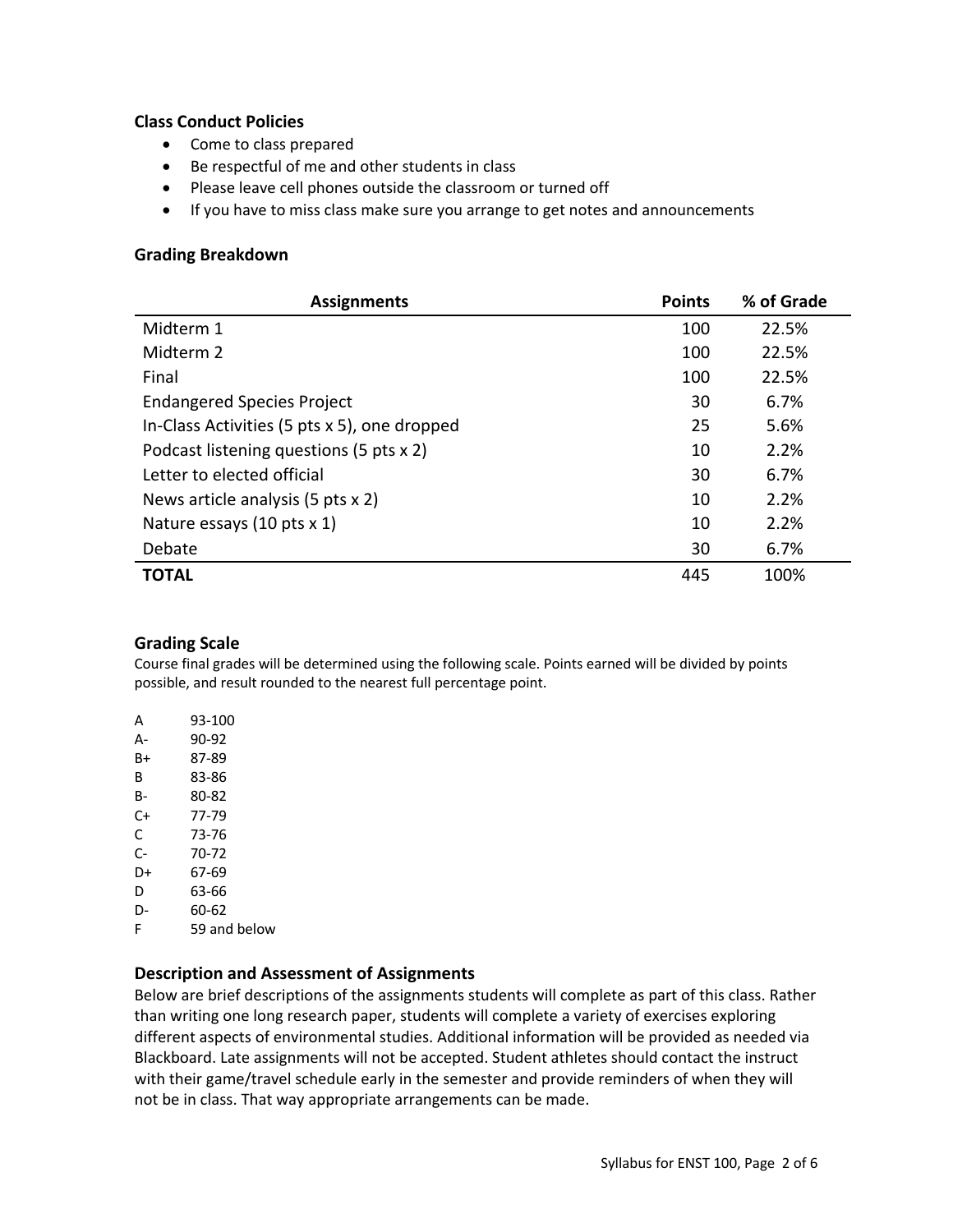### Endangered Species Project

This assignment will involve researching an endangered species and its recovery plan, then doing an outline style summary your findings for use in an in-class discussion about managing limited resources for species recovery. Research should cover the cause of the organism's endangerment, the details and cost of the recovery plan, the potential for recovery, and whether, or not, you think the cost is worth it. This research should be annotated with references for all information, and will be graded on completeness of the content. Additional assignment details will be distributed through Blackboard.

## Letter to Elected Official

Students will select a specific bill identified from https://www.govtrack.us/congress/bills/, an environmental issue from articles published at http://legal-planet.org/ or similar news outlet, and write a letter to an elected official expressing their views on that topic. The letter will be formatted as a formal letter and should be as persuasive as possible, using evidence to support the position presented. Extra credit will be given for actually sending the letter.

### In-Class Debate

Groups of 6-8 students will be assigned a specific environmental issue and then debate the issue in front of their peers. Students will be assigned their topic and position in advance so that they can research and strategize.

## News Article Analysis

Students will write up a ~1-2 page analysis of bias and fact in news articles pertaining to the topics we are covering in class. I will provide a guide to help students critically read assigned articles. Students should show that they have thoughfully considered the content, author, message, audience, and additional contextual information relevant to the article. This is not meant to be a synopsis of the article. Students should be prepared to discuss their analysis in class on the due date.

### Environmental Perspectives

Students will read a collection of short essays and write a reflective response to one of the essays. These reflections should contain critical assessment of the essay selected and connections to the student's own life and experiences. This is not as synopsis of the essay. The essays present perspectives on the relationship humans have with 'nature', and come from authors with diverse backgrounds. Everyone should come to class prepared to share their ideas and engage in discussion of all assigned readings.

### Reading/Listening Questions

Students will periodically respond to short answer questions that accompany additional readings or podcasts assigned through Blackboard.

### In-Class Activities/Questions

Students will periodically engage with real word data and information available online during the class period to reinforce concepts covered in lecture and reading. Worksheets will be posted to Blackboard and be made available during the class period. It is expected that students will complete the assigned activity and submit answers at the end of the class period. Group work, discussion, and asking the instructor for help are all encouraged.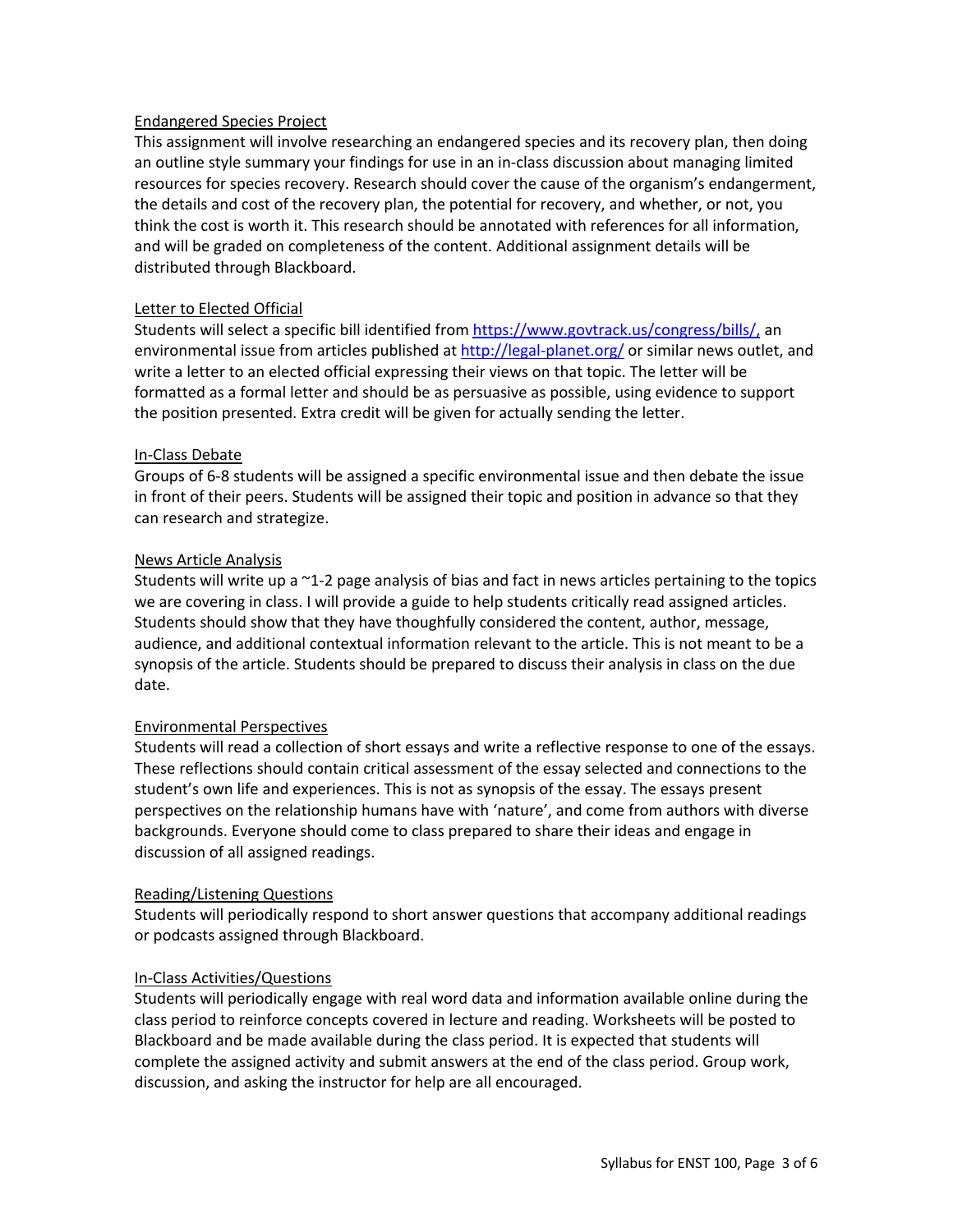## **Exams**

Exam questions will be drawn from course readings and lecture materials, and will include multiple choice, fill in the blank, T/F, short answer and essay questions. All three exams will cover the lecture and reading material immediately after the preceding exam (or starting on the first day of class for midterm 1). The final exam will carry the same weight as a midterm. *No make-up exams or assignments will be allowed without explicit permission.* If a student misses an exam and/or assignment, they will receive a zero for that portion of the course. During exams, students will NOT be allowed to have notes, books, cell phones, etc. Only pens/pencils and a calculator are required. Failure to comply with exam policies will automatically result in a grade of "0" for that particular exam.

If there is a conflict with an exam, you must email the instructor *2 weeks in advance* to see if arrangements can be made (under reasonable circumstances). Otherwise, make-up exams will not be given except in extreme emergencies. Make-up exams will also be more difficult, so it is in your best interest to take the exam on the day it is scheduled. If you have an emergency on exam day, you must get in touch with me before the exam if at all possible.

## **Course Schedule: A Weekly Breakdown**

For the best learning experience, you are expected to have read assigned material by the date it is discussed in class. Article and supplemental readings will be posted online. *The readings and schedule of topics may be adjusted throughout the semester depending on progress of the class.*

|        | <b>Class Topics/Activities</b>                                                                                                                                                                     | <b>Reading/Listening</b>                           | <b>Assignments/Deliverables</b>                                                                                 |
|--------|----------------------------------------------------------------------------------------------------------------------------------------------------------------------------------------------------|----------------------------------------------------|-----------------------------------------------------------------------------------------------------------------|
| Week 1 | -Introduction and course overview<br>- What is science? What is the state of<br>Earth and how do we know?<br>-Discuss personal ecological footprints<br>-In-class exercise #1: Data representation | Chapter 1 (FRC 1)                                  |                                                                                                                 |
| Week 2 | -Earth as a system<br>-Climates, biomes<br>-News analysis #1 discussion                                                                                                                            | Chapter 2, 3 (FRC 2, 3, 4) ;<br>News article on BB | -News analysis #1 (Wed, Sep<br>4)                                                                               |
| Week 3 | -Catch up from last week<br>-Evolution<br>-Population & community ecology                                                                                                                          | Chapter 4 (FRC 5,6)                                |                                                                                                                 |
| Week 4 | -Biodiversity<br>-Coservation biology<br>-Podcast #1 discussion                                                                                                                                    | Chapter 13 (FRC 18);<br>Podcast on BB              | -Podcast #1 listening<br>questions (Wed, Sep 18)<br>-Make Endangered Species<br>Project selection (Fri, Sep 20) |
| Week 5 | -Human population & growth dynamics<br>-In-class exercise #2: Human population &<br>GDP<br>-Nature essays discussion                                                                               | Chapter 5 (FRC 7); Nature<br>essays on BB          | -Nature essays response<br>(Wed, Sep 25)                                                                        |
| Week 6 | MIDTERM #1 (Monday, Sep 30, topics<br>through Ch. 5 Human Population)<br>-Land use, public lands<br>-In-class exercise #3: Landuse in the US                                                       | Chapter 7 (FRC 10)                                 |                                                                                                                 |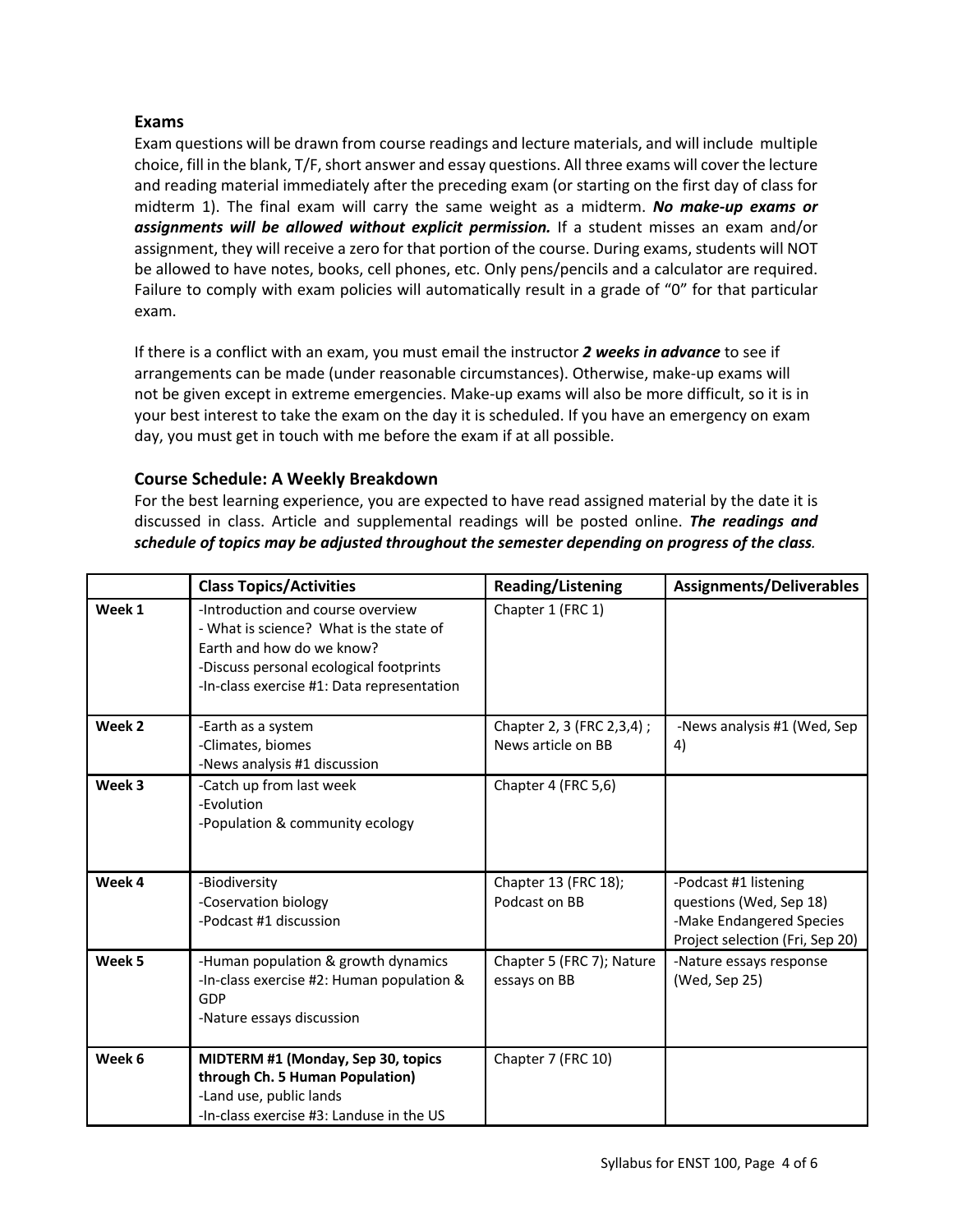| Week 7                  | -Ecosystem ecology<br>-News analysis #2 discussion                                                                                                | Chapter 3; News article<br>on BB     | -News analysis #2                                                |
|-------------------------|---------------------------------------------------------------------------------------------------------------------------------------------------|--------------------------------------|------------------------------------------------------------------|
| Week 8                  | -Agriculture & food<br>-Endangered species management<br>discussion                                                                               | Chapter 7 (FRC 11)                   | -Endangered Species Project<br>summary outlines<br>(Wed, Oct 16) |
| Week 9                  | -Energy: non-renewable & renewable<br>-In-class activity #4: Energy use in the US                                                                 | Chapter 8 (FRC 12,13)                |                                                                  |
| Week 10                 | MIDTERM #2 (Wednesday Oct 30, topics<br>since Midterm #1 through Ch. 8 Energy)<br>-Air pollution<br>-In-class exercise #5: air pollution activity | Chapter 10 (FRC 15)                  |                                                                  |
| Week 11                 | -Introduction to water resources<br>-Water pollution                                                                                              | Chapter 9 (FRC 14);                  |                                                                  |
| Week 12                 | -Guest speaker: Gina Whisenant, USC<br>Waste & Recycling Supervisor<br>-Waste management & recycling<br>-Letter to elected official discussion    | Chapter 11 (FRC 16)                  | -Letter to elected official<br>(Wed, Nov 13)                     |
| Week 13                 | -Climate change: physical science<br>-Climate change: social science<br>-In-class activity #6: managing CO <sub>2</sub> emissions                 | Chapter 14 (FRC 19)<br>Podcast on BB | -Podcast #2 questions<br>(Wed, Nov 20th)                         |
| Week 14<br>Thanksgiving | -Wrap up climate change<br>-Sustainability                                                                                                        | Chapter 15 (FRC 20)                  |                                                                  |
| Week 15                 | -Debates<br>-Catch up & review                                                                                                                    |                                      | -Debate notes<br>(Mon, Dec 2)                                    |
| Wednesday               | <b>FINAL EXAM</b>                                                                                                                                 |                                      |                                                                  |
|                         |                                                                                                                                                   |                                      |                                                                  |

## **Statement on Academic Conduct and Support Systems**

### **Academic Conduct:**

Plagiarism – presenting someone else's ideas as your own, either verbatim or recast in your own words – is a serious academic offense with serious consequences. Please familiarize yourself with the discussion of plagiarism in *SCampus* in Part B, Section 11, "Behavior Violating University Standards" policy.usc.edu/scampus-part-b. Other forms of academic dishonesty are equally unacceptable. See additional information in *SCampus* and university policies on scientific misconduct, http://policy.usc.edu/scientific-misconduct.

#### **Support Systems:**

*Student Counseling Services (SCS) – (213) 740-7711 – 24/7 on call*

Free and confidential mental health treatment for students, including short-term psychotherapy, group counseling, stress fitness workshops, and crisis intervention. engemannshc.usc.edu/counseling

*National Suicide Prevention Lifeline – 1 (800) 273-8255*